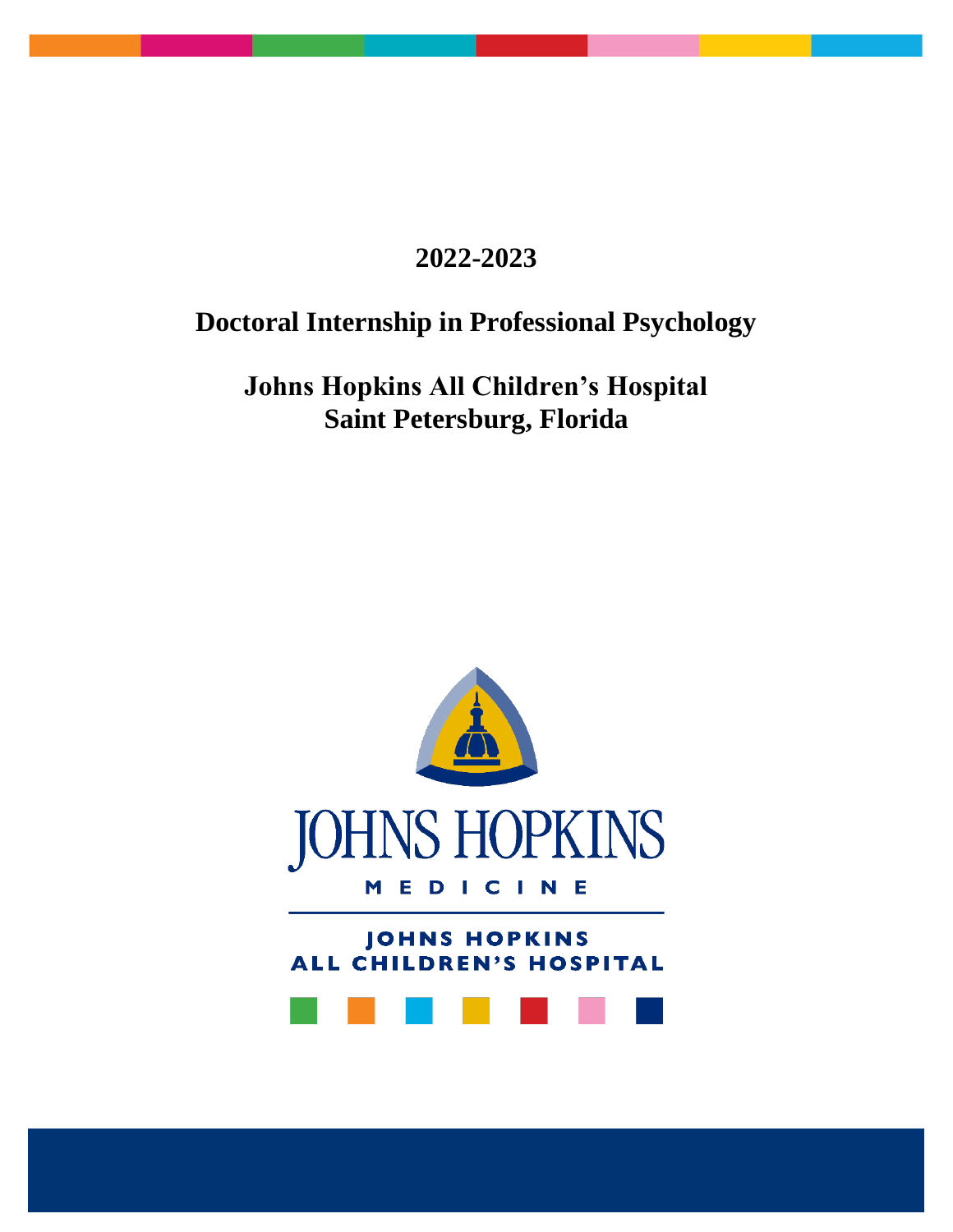## **Johns Hopkins All Children's Hospital**

Johns Hopkins All Children's Hospital provides expert pediatric care for infants, children and teens with some of the most challenging medical problems in our community and around the world. Named a top 50 children's hospital by U.S. News & World Report, Johns Hopkins All Children's Hospital provides world-class care in more than 43 pediatric medical and surgical subspecialties. The hospital is divided into four institutes which include the Institute for Brain Protection Sciences, the Cancer & Blood Disorders Institute, the Heart Institute, and the Maternal Fetal & Neonatal Institute. These four institutes of Johns Hopkins All Children's Hospital aim to provide the highest quality educational and research opportunities available.

#### **Vision**

Creating healthy tomorrows... for one child, for All Children.

#### **Mission**

John Hopkins All Children's Hospital's mission is to provide leadership in child health through treatment, education, advocacy and research. This mission is accomplished by delivering quality services with compassion and commitment to family-centered care, educating patients, families, employees and healthcare professionals, providing leadership in promoting the well-being of children, and developing, supporting and participating in clinical, basic and translational research. The core values of Honesty and Integrity, Inspiration and Hope, Collaboration and Teamwork, Inquiry and Innovation, Compassion and Respect, and Responsibility and Safety ensures the provision of exceptional healthcare to the body, mind, and spirit. The Doctoral Internship in Professional Psychology supports this effort to provide comprehensive, compassionate, and effective clinical care for all children.

#### **Value Statement**

"There is only one child in all the world, and that child's name is All Children"

--Carl Sandburg

## **Doctoral Internship in Professional Psychology**

The Doctoral Internship in Professional Psychology is housed within the Psychology and Neuropsychology section at Johns Hopkins All Children's Hospital. Psychology and Neuropsychology department is an integral part of the Center for Behavioral Health Division of the Institute for Brain Protection Sciences, and was officially formed in July 2015. The Psychology and Neuropsychology department is uniquely suited to provide broad-based clinical training in assessment and treatment of children, adolescents and their families. At Johns Hopkins All Children's Hospital, the Psychology and Neuropsychology section provides inpatient and outpatient psychological and neuropsychological clinical services to national and international patients ranging in age from infancy through young adulthood.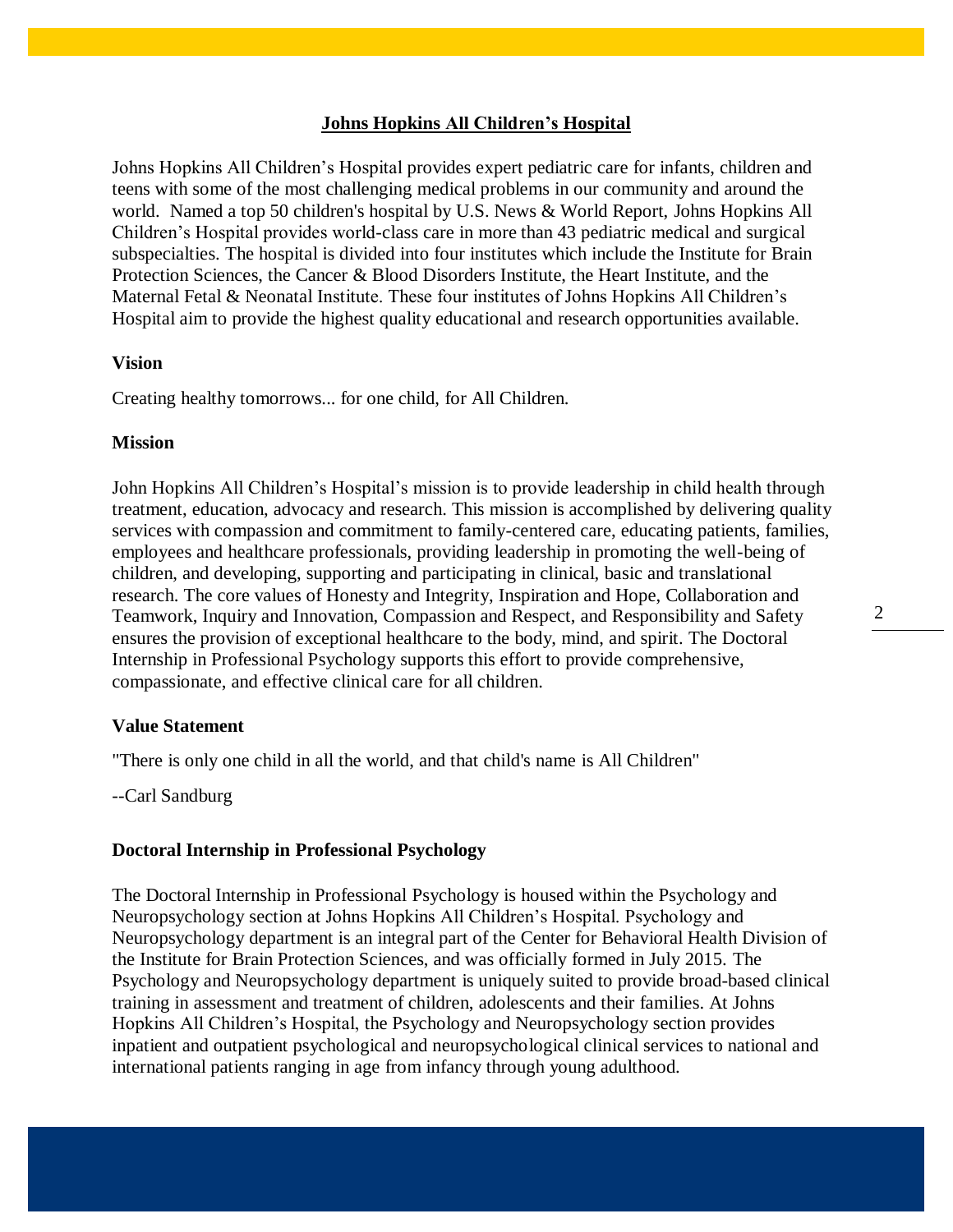The internship program provides clinical training for three psychology interns annually in pediatric psychology through major rotations in Neuropsychology Clinic, Autism Program, and Consultation-Liaison Service. Minor rotation training opportunities include the Early Childhood Clinic, Adolescent Therapy Clinic, and Pediatric Psychology Outpatient Clinic. Each intern will participate in year-long training experience through the Psychology Intake Clinic. The program seeks to build upon trainee competency in the assessment and treatment of children with a wide range of medical conditions and mental health needs. Specifically, the program aims to prepare interns to become competent pediatric clinical psychologists for a diverse population of children and families. The program aims to prepare interns for future careers as leaders in the field of pediatric psychology who will engage in clinical practice, interdisciplinary collaboration, advocacy, and scientific investigation

#### **Program Accreditation Status**

The Doctoral Internship in Professional Psychology program is a member of the Association of Psychology Postdoctoral and Internship Centers (APPIC-www.appic.org) and participates in the APPIC match process. The internship program is accredited by the American Psychological Association (APA-apa.org).

Questions related to the program's accreditation status should be directed to the Commission on Accreditation:

Office of Program Consultation and Accreditation American Psychological Association 750 1st Street, NE, Washington, DC 20002 Phone: (202) 336-5979/Email: apaaccred@apa.org

All other questions about the internship program at Johns Hopkins All Children's Hospital may be directed to the Psychology Internship Director, Lauren Gardner Ph.D. ABPP, at achpsychologyintern@jhmi.edu or 727-767-7124.

#### **Training Philosophy**

In keeping with a Scientist-Practitioner model of education, interns are viewed as scholars, active consumers of research, and progressively, highly trained professional practitioners who apply knowledge and techniques in patient care. As such, interns are expected to gain competency in clinical assessment and intervention skills as well as in general research skills, and the ability to apply these skills to investigating problems of interest to pediatric psychologists. This emphasis on integrating research and clinical skills produces a scientist-practitioner who is able to incorporate these domains. It is the expectation that interns will become leaders and innovators in the field of pediatric psychology in clinical, research, and/or academic settings. Key training elements to achieve this aim include training with psychologists who integrate science and practice, and active learning from the presentation of didactic material that is informed by current research. Interns' participation in practical clinical training, and didactic/seminar experiences will facilitate effective integration of science and practice, with increasing autonomy as the intern progresses, as appropriate to the intern's developmental level.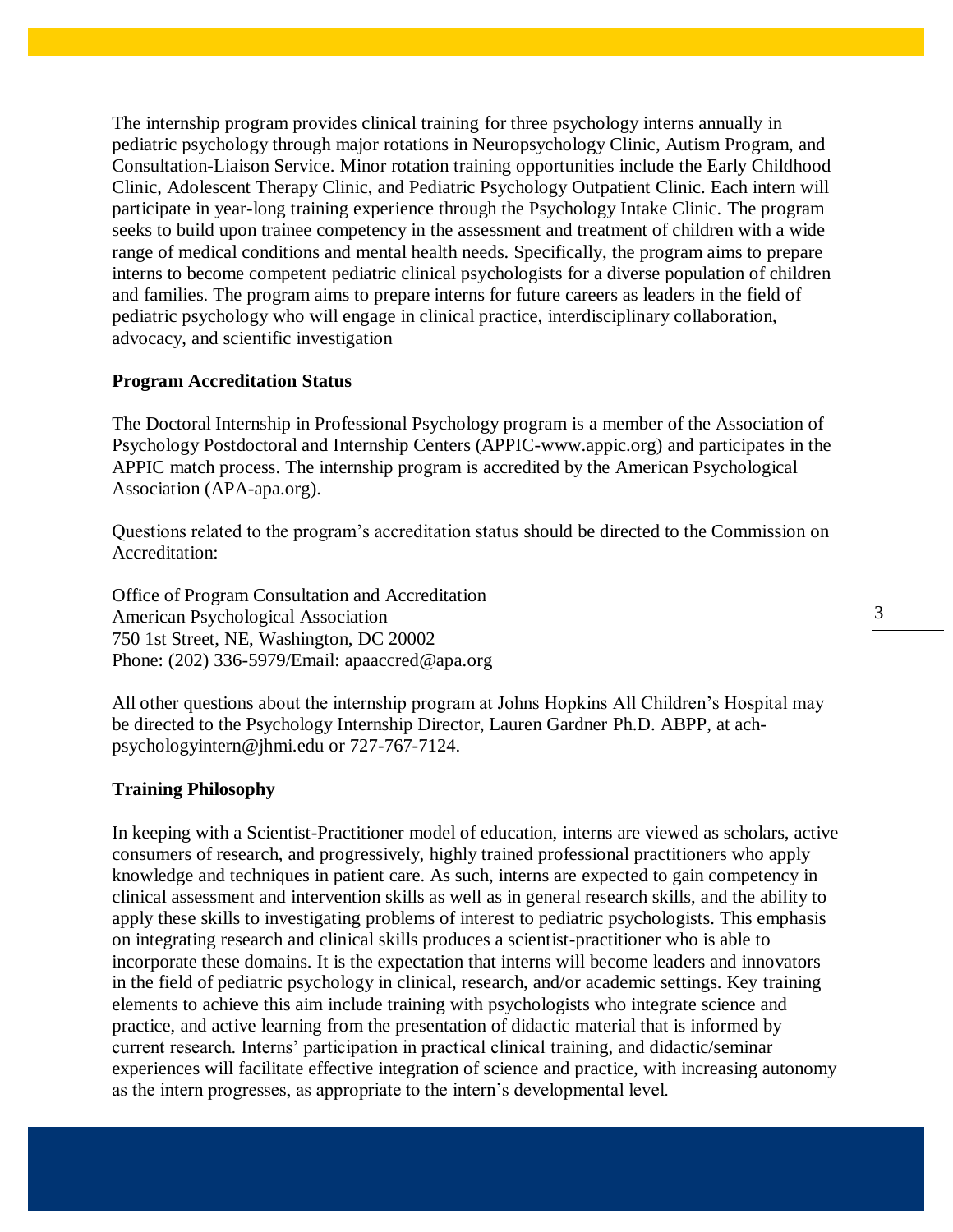## **Aims, Competencies, and Elements of the Training Program**

The overall aim of the internship program is to prepare interns for entry level practice in health service psychology. This aim is accomplished by providing training in generalist clinical skills in psychology, diversity, collaborative skills for operating within an interprofessional and interdisciplinary team, and overall professional development as a psychologist.

The Doctoral Internship in Professional Psychology at JHACH provides education and training designed to promote intern development in the nine profession-wide competencies according to APA'S required Profession Wide Competencies for internship programs as listed in the Standards of Accreditation for Health Service Psychology. Areas of competencies include:

- Research
- Ethical and Legal Standards
- Individual and Cultural Diversity
- Professional Values and Attitudes
- Communication and Interpersonal Skills
- Assessment
- Intervention
- Supervision
- Consultation and Interprofessional/Interdisciplinary Skills

The Doctoral Internship in Professional Psychology at JHACH is a full-time, 2000-hour program that is designed to be completed in 12 consecutive months of training. The training program strives to provide interns with the opportunity (in terms of setting, experience, and supervision) to begin assuming the professional role of a Pediatric Psychologist through a structured program of study. This entails the integration of interns' previous training with further development of the knowledge, skills, abilities and attitudes related to the professional practice of Psychology.

Each intern will obtain significant experience, spending approximately 24 hours weekly providing psychological services to children and adolescents with a wide variety of medical conditions. Interns will complete 2 major rotations over the course of the training year, with each major rotation lasting 6 months in duration. Interns will also complete one minor rotation over the course of the training year. Major and minor rotations are determined by an individualized training program tailored to meet the training needs and interests of each intern. For the duration of the training year, each intern will complete one intake per week in the Psychology Intake Clinic. As part of the training requirements, interns will participate in weekly didactics. Interns may also choose to select from additional training experiences, which include a variety of medical specialty teams within the hospital depending on interest and the feasibility of scheduling. As part of the training requirements, interns will participate in weekly didactics, and attend Grand Rounds. Research collaboration with a faculty member is possible, depending on mutual interests and feasibility of scheduling.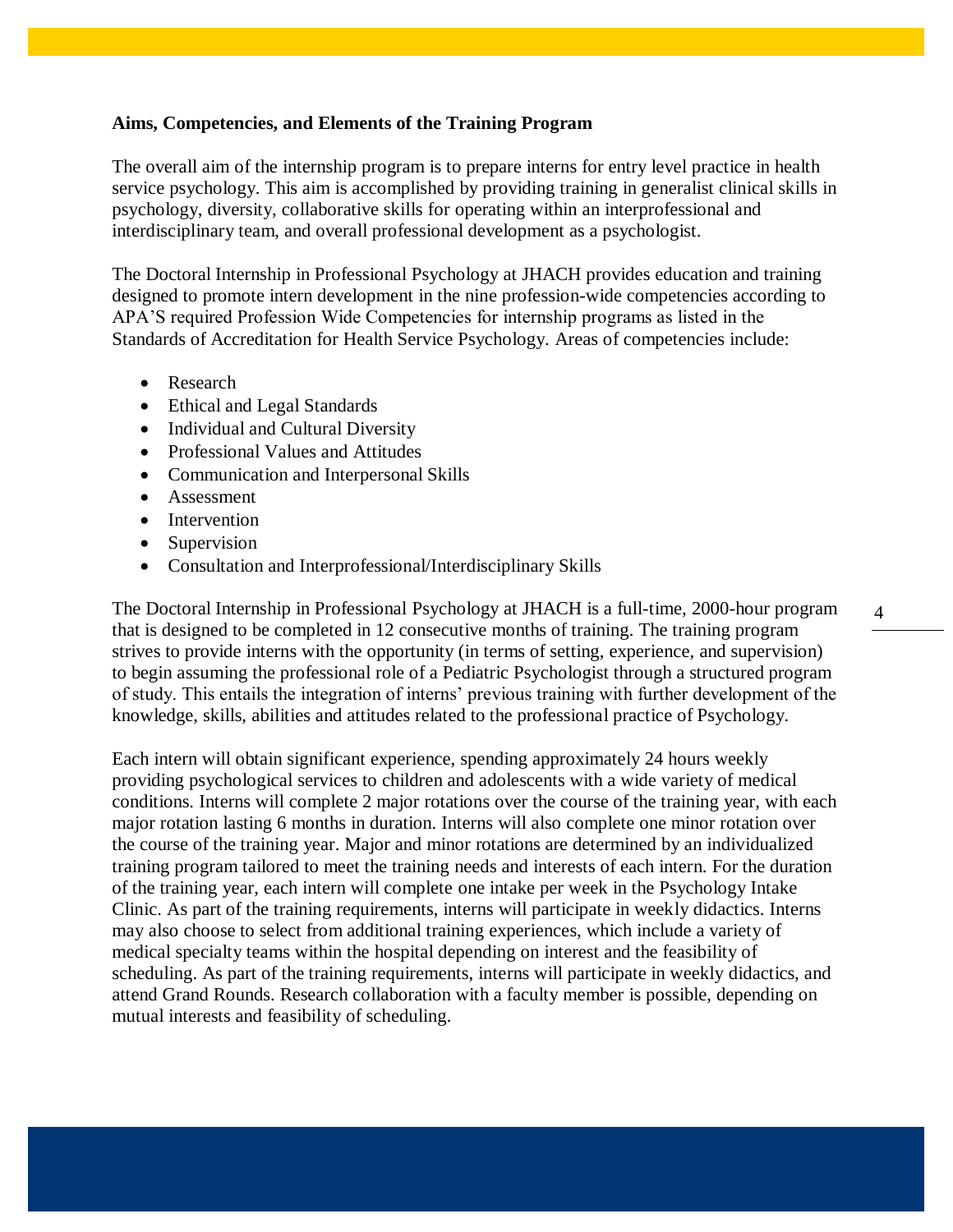## **Sample Training Plan**

|                                 | <b>Rotation 1</b>                                      | <b>Rotation 2</b>     |
|---------------------------------|--------------------------------------------------------|-----------------------|
| <b>Major Rotation</b>           |                                                        |                       |
| (2.5 days per week)             | Neuropsychology Clinic                                 | <b>Autism Program</b> |
| <b>Minor Rotation</b>           |                                                        |                       |
| $(1.5$ day per week)            | <b>Adolescent Therapy Clinic</b>                       |                       |
| <b>Psychology Intake Clinic</b> |                                                        |                       |
| (.75 day per week)              | Intake Clinic (1 patient per week)                     |                       |
| <b>Required Didactics</b>       | Psychology Internship Didactic; Psychosocial Inpatient |                       |
| (.25 days per week)             | Rounds                                                 |                       |

## **Clinical Activities**

During the 2021-2022 training year, the following training opportunities are offered:

# **Psychology Intake Clinic**

**Supervisors:** Alyssa Fritz, PhD, Sarah Stromberg, PhD & Aja Meyer, PhD

**Training/Experiential Activities:** The Psychology Intake Clinic is a year-long training experience that focuses on initial evaluation of patients to assist with diagnostic clarification, treatment planning, and triaging to the appropriate Center for Behavioral Health service or community referral, as needed.

Interns will progress from initially shadowing the supervising psychologist to increasing levels of independence in interviewing and child mental status. Over the course of the rotation, interns will continue to gain independence while maintaining close supervision on tasks including conducting diagnostic interviews, selecting appropriate assessment measures, completion of child mental status examinations, as well as oral and written report of differential diagnosis and treatment plan.

# *Major Rotations*

## **Autism Program**

**Supervisors:** Lauren Gardner, PhD, ABPP & Jason Hangauer, PhD

**Training/Experiential Activities:** The Autism Program rotation focuses on reviewing referral/intake documentation as part of the admissions committee, diagnostic interviewing, and comprehensive diagnostic evaluations (Streamline Autism Evaluations, Multidisciplinary Autism Program, or Psychology Evaluations).

Interns will progress from initially shadowing the supervising psychologist to increasing levels of independence in test selection, administration, and scoring. Over the course of the rotation, interns will continue to gain independence while maintaining close supervision on tasks including reviewing referral/intake documents at admissions committee, conducting diagnostic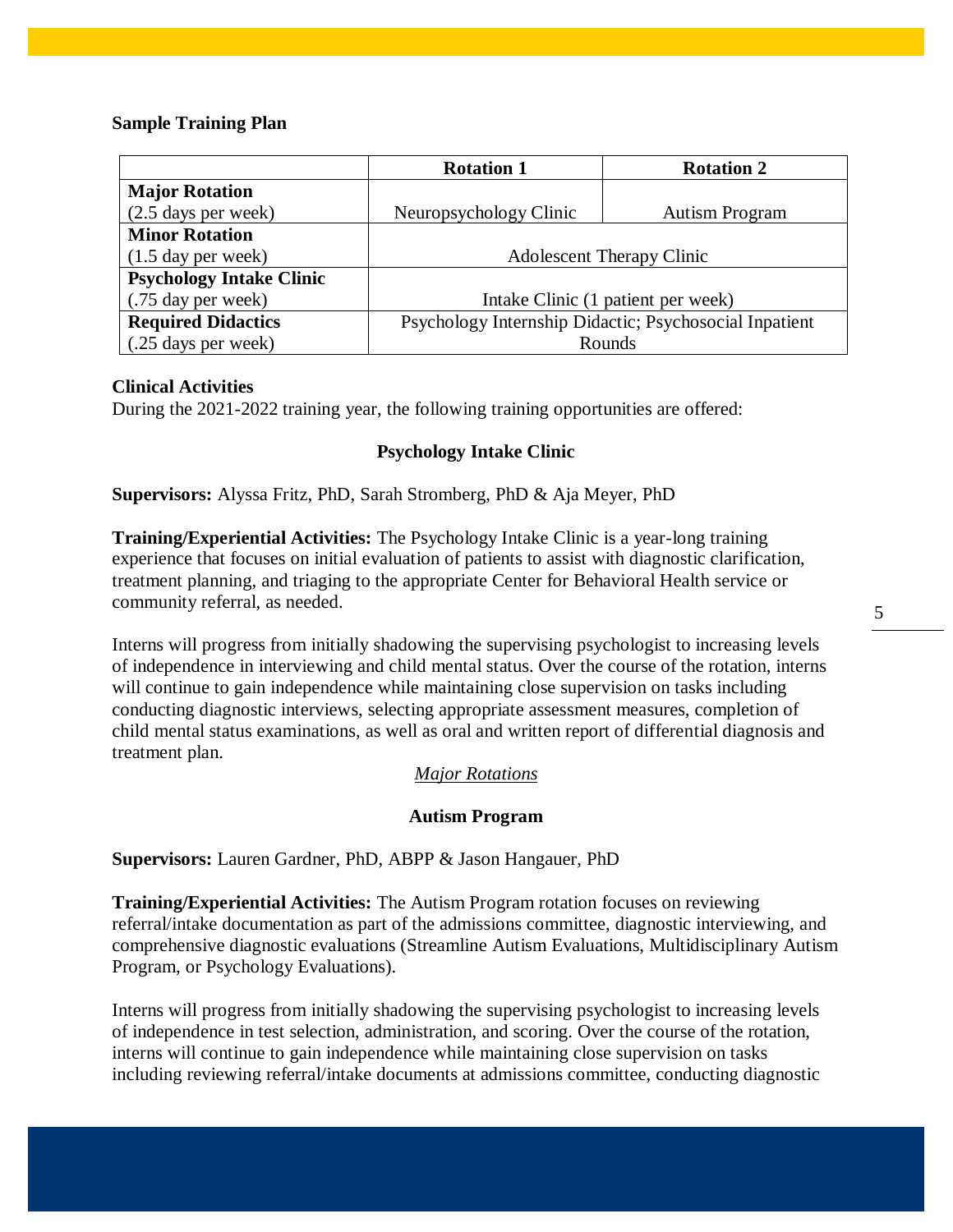interviews, test administration, interpretation of evaluation results, as well as oral and written report of findings.

The interns will gain competency in completing streamline autism evaluations for patients younger than 3 years, multidisciplinary evaluations for children aged 3-5 years with Occupational Therapy, Speech/Language Pathology and Developmental Medicine. Interns will also complete comprehensive psychological evaluations for patients with neurodevelopmental disabilities ranging from early childhood through adolescence. Through this rotation, interns will gain training in psychological assessment suitable for post-doctoral specialization in autism and developmental disabilities. Based on intern training and background, opportunities may be available for participation in ongoing research within the Autism Program.

#### **Consultation-Liaison Service**

**Supervisors:** Marissa Feldman, PhD & Will Frye, PhD, ABPP

**Training/Experiential Activities:** The C/L Service rotation provides direct clinical care to children and adolescents who are receiving medical care at the hospital. Patients seen on this service range in age from newborns to the mid-twenties and are located in the PICU, CVICU, 7N (Neurology/Neurosurgery/Surgery), 7S (Hematology/Oncology/BMT), 8N, and 8S (General Pediatrics and Subspecialties). Referrals are made by the primary service, and placed by physicians, nurse practitioners, or other health care providers. Common presenting concerns include: adjustment/coping with illness, medical adherence, quality of life, behavior problems, family coping, acute anxiety, pain management, trauma, delirium, and comorbid mood concerns (e.g., depression/anxiety). The intern will receive training in the provision of prompt and evidence based interventions that aim to positively impact patient and family coping and adherence. Options to gain experience in both brief and longer intervention for patients while they are admitted exists. The intern on the C/L service has the opportunity to engage in multidisciplinary collaboration and service delivery, including co-treat sessions with PT/OT, care conferences with medical and support staff, and rounding with the primary medical service. The intern will also have the opportunity to collaborate and coordinate with all health care providers and specialty teams caring for hospitalized youth, as well as professionals in the community to help facilitate continuity of care.

At the start of the rotation, interns will have the opportunity to discuss with the supervisors their training goals, including patient populations of interest or need. Supervision follows a developmental model whereby interns will progress from shadowing the attending psychologist to increasing levels of independence in review of the EMR, communication with primary and supporting service, direct clinical interview, delivery of feedback and recommendations, and identification and implementation of evidence-based intervention over the course of the rotation. Close communication with the attending psychologist will continue throughout the child's hospitalization. On the C/L service, interns will have the opportunity to receive live supervision, case discussion, and review of written documentation. Based on intern training and background, opportunities may be available for participation in ongoing research projects and program development.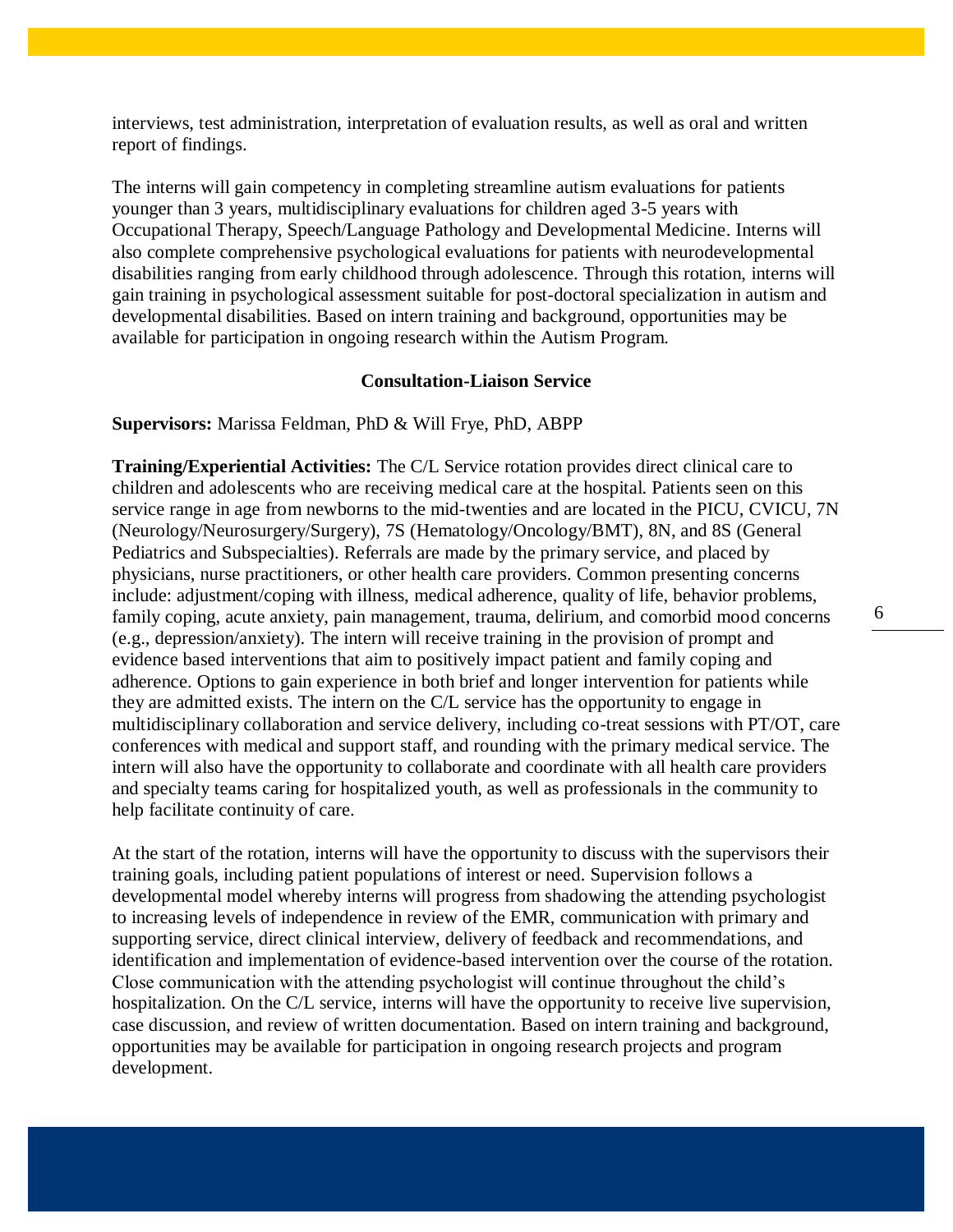#### **Neuropsychology Clinic**

**Supervisors:** Jennifer Katzenstein, PhD, ABPP-CN, Sakina Butt, PsyD, ABPP-CN, & Danielle Ransom, PsyD, ABPP-CN

The Neuropsychology Clinic rotation focuses on reviewing referral information/medical record, clinical interviewing, and comprehensive neuropsychological evaluations. Interns complete 2 cases per week in the Neuropsychology Clinic, which can include time in outpatient clinics in which neuropsychologists are integrated (NICU Follow-up Clinic, Neurocutaneous Disorder Clinic, Stroke Clinic, Spina Bifida Clinic). Training conforms to Houston Conference Guidelines.

Rotation experiences include participation in outpatient clinical evaluations for medical referrals including epilepsy, concussion, TBI, etc., outpatient interdisciplinary team clinics (including NICU Follow-up Clinic, Neurocutaneous Disorder Clinic, Stroke Clinic, Spina Bifida Clinic), and inpatient consultations as requested. Interns will also have the opportunity to participate in multidisciplinary team meetings, coordinate care with medical providers and provide follow-up and education to school systems and educators. Interns will gain competency in completing neuropsychological evaluations for children, adolescents, and young adults.

Interns will progress from initially shadowing the supervising neuropsychologist to increasing levels of independence in interviewing, test selection, administration of assessment measures, scoring and providing feedback to families and the medical team. Over the course of the rotation, interns will continue to gain independence while maintaining close supervision on tasks including chart review, conducting clinical interviews, test administration, interpretation of neuropsychological evaluation results, as well as oral and written report of findings. Through this rotation, interns will gain training in neuropsychological evaluation to prepare for post-doctoral specialization in pediatric psychology and/or neuropsychology. Based on intern training and background, opportunities may be available for participation in ongoing research within the Neuropsychology Clinic in collaboration with other departments throughout JHACH. Required didactics in neuropsychology will be included as part of the rotation.

## *Minor Rotations*

#### **Adolescent Therapy Clinic**

**Supervisor:** Valerie Valle, PsyD, CMPC & Sarah Stromberg, PhD

**Training/Experiential Activities:** The Adolescent Therapy Clinic rotation focuses on providing evidence-based interventions for children and adolescents presenting with a wide variety of concerns including eating disorders, adjustment disorders, ADHD, depressive disorders and anxiety disorders. Upon completion of the rotation, interns will gain competency as a generalist practitioner and be able to assess, diagnose, and treat a wide range of psychological problems among children and/or adolescents. Interns will also gain specific training in evidence-based interventions for eating disorders (e.g., Family Based Treatment) on this rotation. The rotation will involve providing weekly outpatient therapy to families and patients with eating disorders (Anorexia Nervosa, Bulimia Nervosa, Avoidant/Restrictive Food Intake Disorder, etc.). Interns will also have an opportunity to see patients in the context of the JHACH multidisciplinary eating disorder clinic.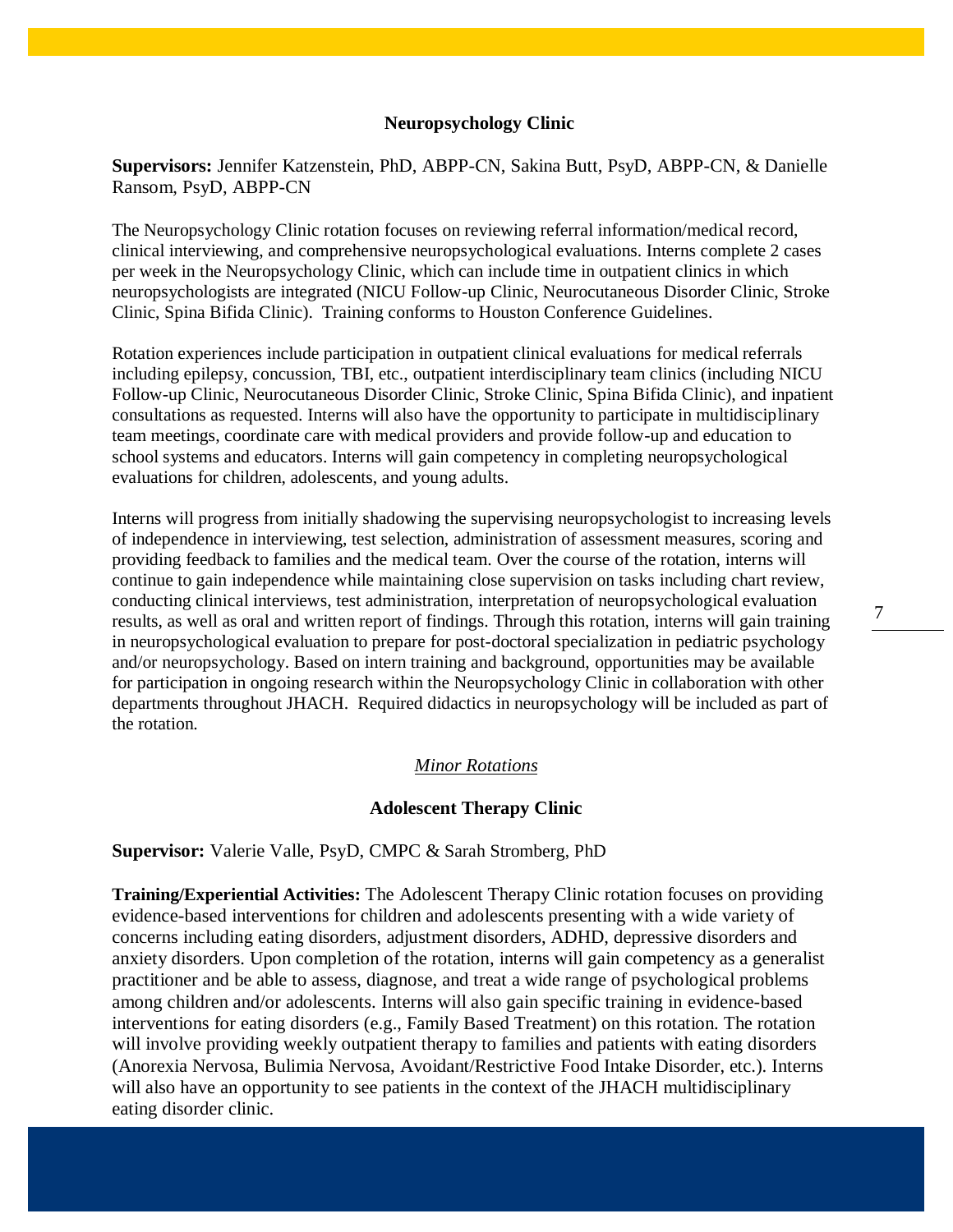Rotation experiences include conducting clinical interviews, individual therapy, consultation, and outreach as available. Interns will be expected to carry an approximate case load of 6-8 patients to be seen in the psychology clinic and with student-athletes at IMG Academy.

#### **Early Childhood Clinic**

**Supervisors:** Alyssa Fritz, PhD & Jason Hangauer, PhD

**Training/Experiential Activities:** The Early Childhood Clinic rotation focuses on providing evidence-based interventions appropriate for young children presenting with significant behavioral and social difficulties. Training within this rotation is split between Dr. Fritz and Dr. Hangauer. Under the supervision of Dr. Fritz, interns will conduct therapy and receive live supervision in Brief Behavior Intervention, an evidence-based parent management intervention for preschoolers aged 2-7-years-old. With Dr. Hangauer, interns will co-facilitate a group-based behavioral parent training program entitled Helping Our Toddlers, Developing our Children's Skills (HOTDOCS). There may also be an opportunity for interns to provide individualized caregiver coaching for caregivers of children with autism spectrum disorder in order to facilitate language and functional play acquisition. Additional opportunities may include conducting social skills groups for young children with autism spectrum and/or developmental disorders. Trainees who complete this rotation may also be eligible for certification as a HOTDOCS trainer.

#### **Pediatric Psychology Outpatient Clinic**

**Supervisor:** Marissa Feldman, PhD & William Frye, PhD, ABPP

**Training/Experiential Activities:** The Pediatric Psychology Outpatient Clinic focuses on providing evidence-based assessment and interventions for children and adolescents experiencing psychological, social, and/or family functioning problems as they relate to a child's medical illness (e.g., cancer/blood disorders, diabetes, obesity, GI disorders, seizure disorders, transplant). The interns will be expected to carry an approximate caseload of 6 pediatric psychology patients to be seen in the psychology clinic. These cases will typically be identified through referrals submitted following an inpatient consultation and/or direct order from a medical specialty clinic. Referral reasons for outpatient therapy include adjustment/coping with illness, anxiety related to illness/medical procedures, treatment adherence, or family functioning in the context of medical illness/trauma. Interns will see cases with a range of diagnoses and presenting concerns, and work with two supervisors to achieve breadth, and specialization, of experience working with pediatric chronic illness. Following initial assessment, treatment goals are identified and a treatment plan is collaboratively created. Treatment progress will be monitored throughout the course of therapy, and treatment plan reviewed and revised as a function of treatment response and/or unique factors specific to the individual, family, and circumstances.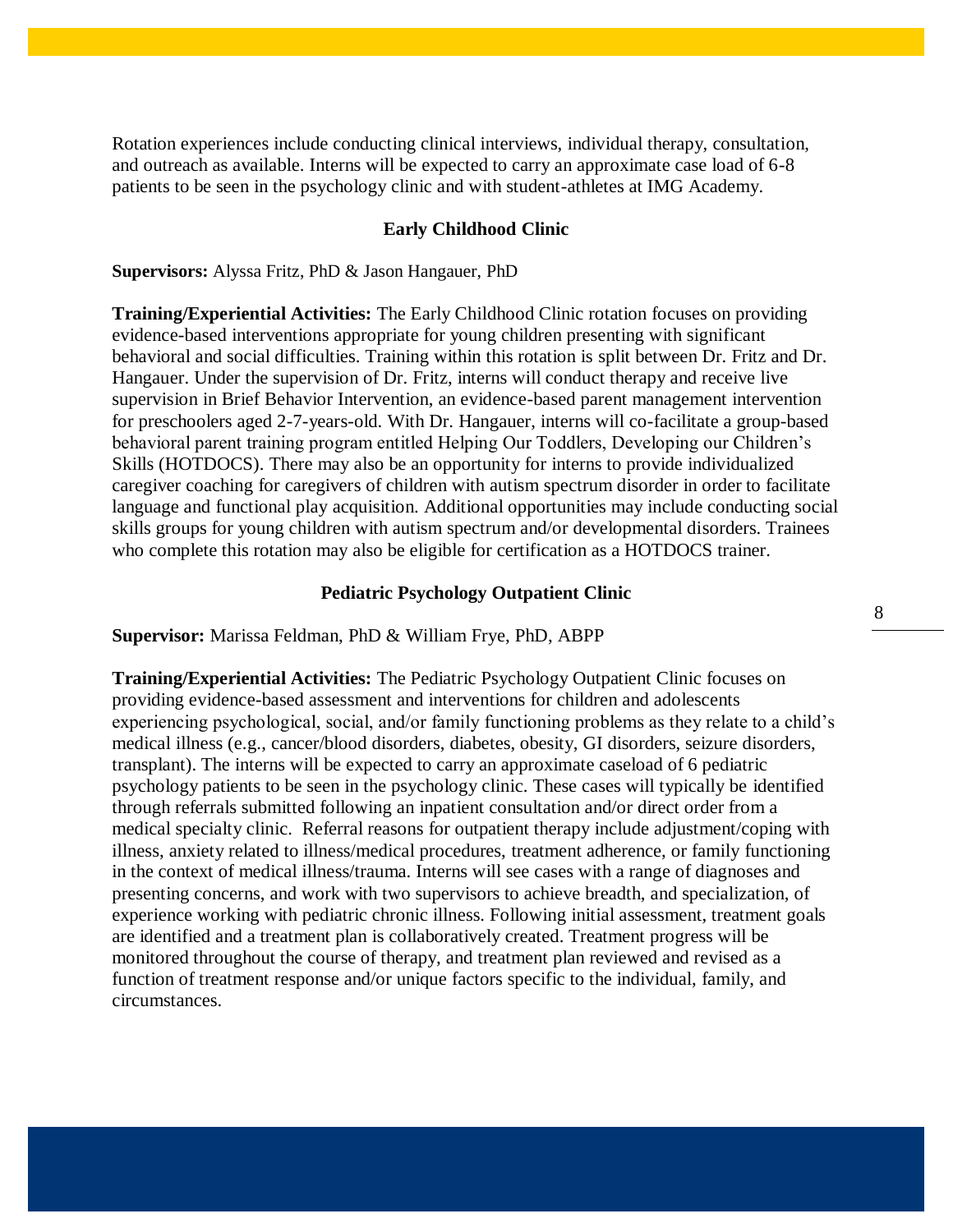#### **Didactics and Additional Opportunities**

- A. **Didactics and Training Seminars**. A required weekly didactic seminar conducted by psychology, psychiatry, and other professionals addresses a variety of professional, ethical, and social issues. Other required training seminars include the weekly Inpatient Consults Table Rounds seminar. Interns also have the opportunity to attend seminars and colloquia presented by faculty and guests in various departments at the hospital.
- B. **Pediatric Grand Rounds and Additional Didactics**. The Johns Hopkins All Children's Hospital Pediatric Grand Rounds are held on a weekly basis and open to all trainees. Interns are also encouraged to participate in additional hospital wide training opportunities (clinical forum, lunch and learn, pediatric sub-specialty presentations and workshops). Multi-disciplinary opportunities include Neuro-Onc Tumor Boards, Hem-Onc Tumor Boards, Leukemia Boards, Epilepsy Surgery Meeting, and Cochlear Implant Meeting, among others.
- C. **Conferences**. Interns are encouraged to participate in workshops and conferences.

# **Ongoing Evaluation and Mentoring**

The intern's work is supervised by licensed psychologists. Close and intensive supervision is provided throughout the training year. Interns receive a minimum of two hours a week of individual supervision, often more, and participate in weekly group supervision. Interns have the opportunity to observe and to be observed by the supervising psychologist in clinical activities either in the same room or via a one-way mirror or video. Demonstrations also are provided by the supervising psychologist with regard to assessment, outpatient therapy and consultationliaison techniques. Patients and their families will be notified with verbal and written documentation that they will be receiving services from a pre-doctoral psychology intern who is practicing under the license and direct supervision of the licensed psychologist.

The Internship Training Committee meets on a monthly basis to discuss interns' current level of functioning and to evaluate progress toward training competencies. While interns receive ongoing verbal feedback from supervisors, formal written evaluative feedback is provided four times during the training year first at 3 months, and again at 6 and 9 months. A final formal written evaluative feedback occurs at the 12-month time point. As part of the formal written evaluation, the supervisor completes the internship program's competency evaluation, rating the intern on professional competencies. The intern receives the completed evaluations, reviewing and discussing them with the supervisor and with the Psychology Internship Director. Any rating below the expected minimum is reviewed by the internship training committee. In the event that an intern is not meeting the expectations of the program, the internship training committee will develop a remedial plan and the Psychology Internship Director will contact the Director of Clinical Training at the intern's university. At mid-year, the Psychology Internship Director summarizes the intern's progress for the Training Committee, to insure that the intern is meeting the program's competency criteria. The Psychology Internship Director also completes a final evaluation letter at the end of the internship year. Copies of both the mid-year and final evaluations are forwarded to the intern and to the Director of Clinical Training at the intern's university. At each formal written evaluative feedback session during the training year, the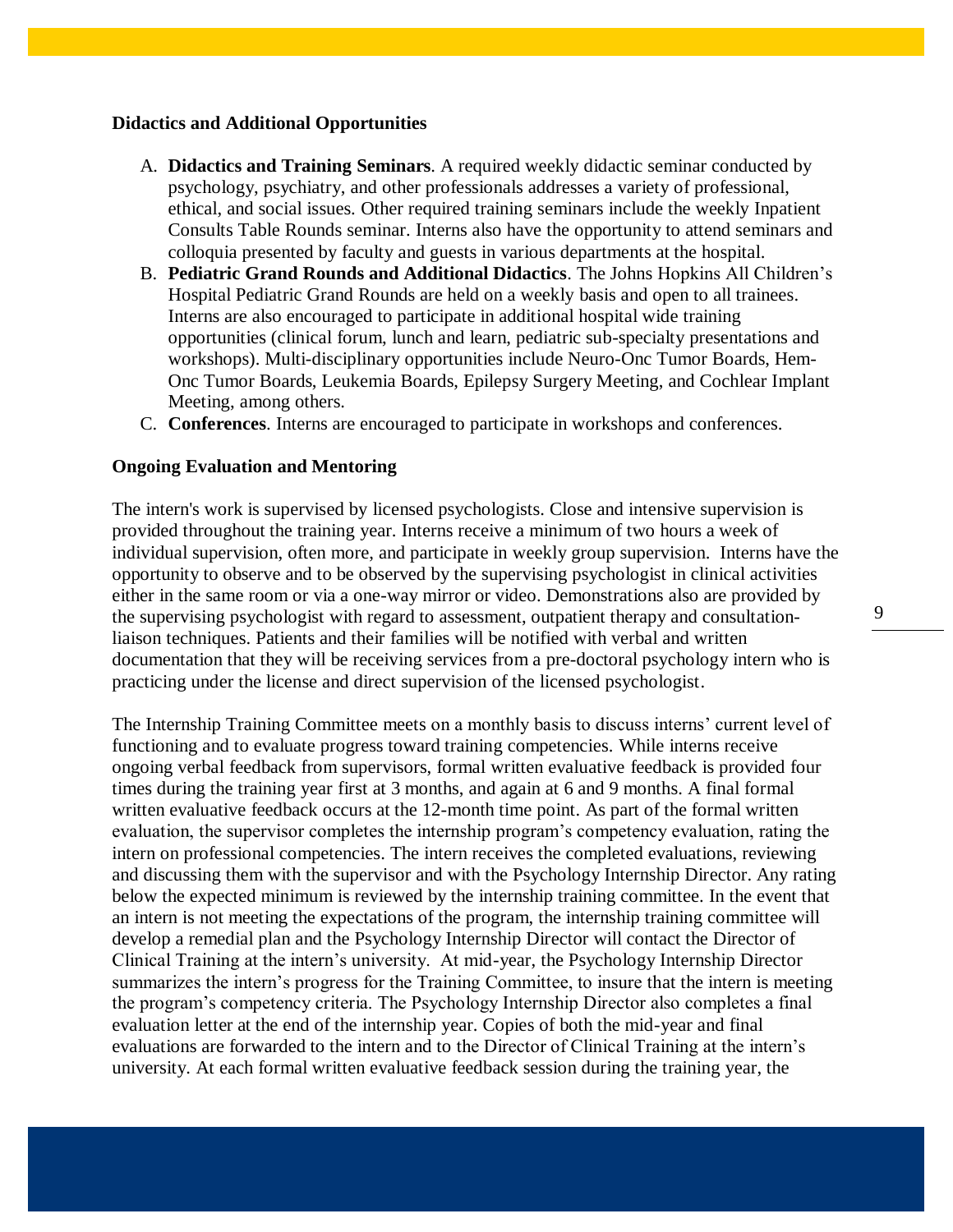interns will have the opportunity to provide their supervisors and the Psychology Internship Director formal written feedback on the training program and supervision.

Once exiting the program, intern graduates will be contacted at six months, 18 months, and an ongoing annual basis following the internship in order to provide feedback on the effectiveness of the training program and updates on professional practice. The Doctoral Internship in Professional Psychology will be revised based on the intern's response regarding his/her preparation for the practice of psychology.

## **Psychology and Neuropsychology Faculty**

Members of the psychology faculty are listed below with a brief statement of their academic background and current areas of special interest.

**Sakina Butt, Psy.D., ABPP-CN** Florida School of Professional Psychology, Argosy University-Tampa, 2008; Pediatric Neuropsychologist. Specializes in evidence-based assessment of cognition and neurodevelopment in pediatric populations with complex medical conditions. Focus on neurodevelopmental evaluations of children having perinatal insult such as neonatal abstinence syndrome, hypoxic-ischemic encephalopathy and neonatal stroke. Research interests include examining effective practices for neonatal follow-up programs, examining the impact of environmental trauma on neurocognitive outcomes, and examining longitudinal trends in neurodevelopment.

**Lacy Chavis, Psy.D.** Illinois School of Professional Psychology-Argosy University, 2010; Pediatric Psychologist, Neonatal/NICU**.** Specializes in pediatric psychology. Research interests include neurodevelopmental and social-emotional outcomes of premature infants, maternal mental health and the cost-effectiveness of early psychological intervention.

**Melissa Faith, Ph.D., ABPP** University of Arkansas, 2012; Pediatric Psychologist, Hematology/Oncology. Specializes in evidence-based interventions to improve patient and family adjustment and adherence to pediatric cancer and blood disorder regimens. Research interests include emotion socialization, parent coping and parenting, sibling adjustment, peer victimization, and disseminating evidence-based interventions (e.g., motivational interviewing, using sexual and gender minority inclusive language) among healthcare providers.

**Marissa Feldman, Ph.D.** University of South Florida, 2011; Pediatric Psychologist, Consultation-Liaison. Specializes in the evaluation and treatment of children and adolescents with acute and/or chronic medical conditions to promote psychological health and well-being. Focus on adaptation and coping with illness, treatment adherence, and emotional and behavioral functioning. Proponent of evidence-based practice and multidisciplinary care. Research interests include improvements in health, family, and psychological outcomes of youth diagnosed with type 1 diabetes, risk and resilience in child/adolescent development, and treatment outcomes.

**Alyssa Fritz, Ph.D.** University of Florida, 2017; Pediatric Psychologist. Specializes in evidence-based interventions for pre-school and early childhood disruptive behavior disorders, including AD/HD and ODD. Additional specialization in the evaluation and treatment of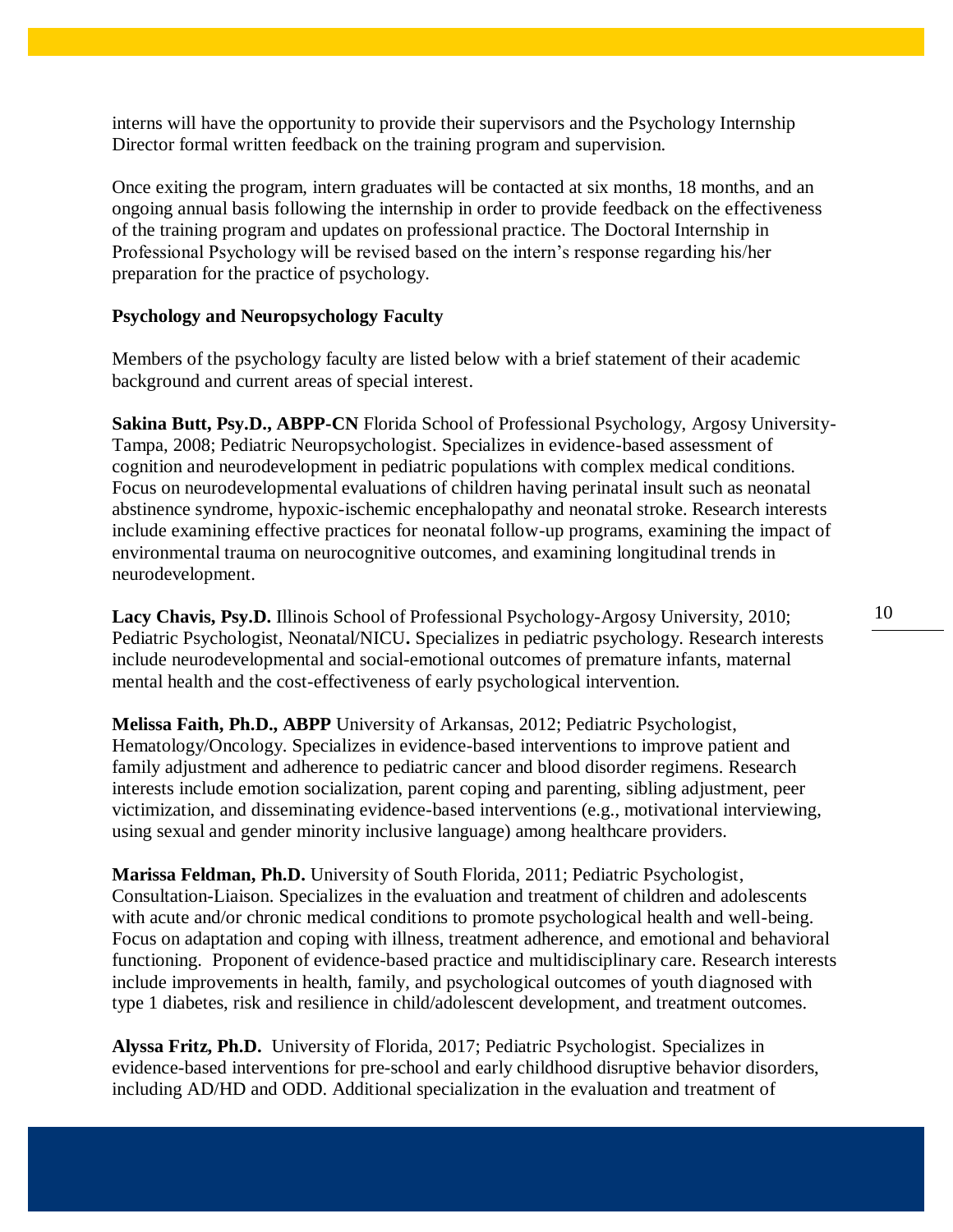children and adolescents diagnosed with chronic and/or acute medical conditions in interdisciplinary, inpatient, and outpatient settings (e.g., cleft lip and palate, palliative care, cystic fibrosis). Research interests include impact of parent mental health on child health outcomes, promoting family adjustment, and disseminating evidence-based interventions.

**William Frye, Ph.D., ABPP** Auburn University, 2017; Pediatric Psychologist, Chronic Pain. Specializes in the evidence-based treatment and assessment of youth with acute and chronic pain conditions to assist with non-pharmacological pain management and psychosocial comorbidities. Clinical interests also include biofeedback and program development. Research interests include the role of parents in chronic pain management, opioid use, and qualitative methodology regarding the experience of living with chronic pain.

**Lauren Gardner, Ph.D., ABPP** Indiana University, 2011; Psychology Internship Director; Administrative Director, Autism Program. Specializes in evidence-based assessment of neurodevelopmental disabilities and best practices in early interventions. Director of the Doctoral Internship in Professional Psychology program. Research interests in in evidence based practices in differential diagnosis of neurodevelopmental disabilities, assessing knowledge and experience related to ASD in law enforcement officers, and evidence based treatment for children with developmental disabilities.

**Jason Hangauer, Ph.D., NCSP** University of South Florida, 2012: Pediatric Psychologist, Autism Program. Specializes in the evaluation and treatment of autism spectrum disorder (ASD) as well as other neurodevelopmental and behavioral disorders. Research interests include evidence-based interventions for ASD including treatment of co-occurring disorders, behavioral parent training, and assisting allied providers serving children with ASD and other disorders in the utilization of current research supported best practices. Dr. Hangauer leads a behavioral parent training program entitled Helping Our Toddlers, Developing Our Children's Skills (HOT DOCS) which is offered both live in person as well as via a telehealth platform.

**Colleen Hess, Ph.D.** Florida State University, 2018; Pediatric Neuropsychologist. Specializes in neuropsychological evaluations for patients with diverse and complex medical conditions, with expertise in assessment and intervention planning for pediatric Hematology/Oncology patients including children and adolescents with history of cancer, tumor, or blood disorders. Research interests include tracking neurocognitive outcomes related to specific medical treatments such as exposure to chemotherapy and radiation, bone marrow transplant, and CAR T-cell therapy.

**Jennifer Katzenstein, Ph.D., ABPP-CN** Indiana University Purdue University Indianapolis, 2008; Director, Psychology and Neuropsychology, Co-Director Center for Behavioral Health, Board Certified in Clinical Neuropsychology and Subspecialist Pediatric Neuropsychology by ABPP. Specializes in the evaluation of neurocognitive functioning and coordination of education and intervention planning. Research interests in neuropsychology and concussion, long-term neurocognitive outcomes of pediatric cancer, and neurocognitive impact of early orphanage care.

**Aja Meyer, Ph.D.** University of South Florida, 2008; Pediatric Psychologist. Specializes in cognitive-behavioral therapy, including Acceptance and Commitment Therapy (ACT) and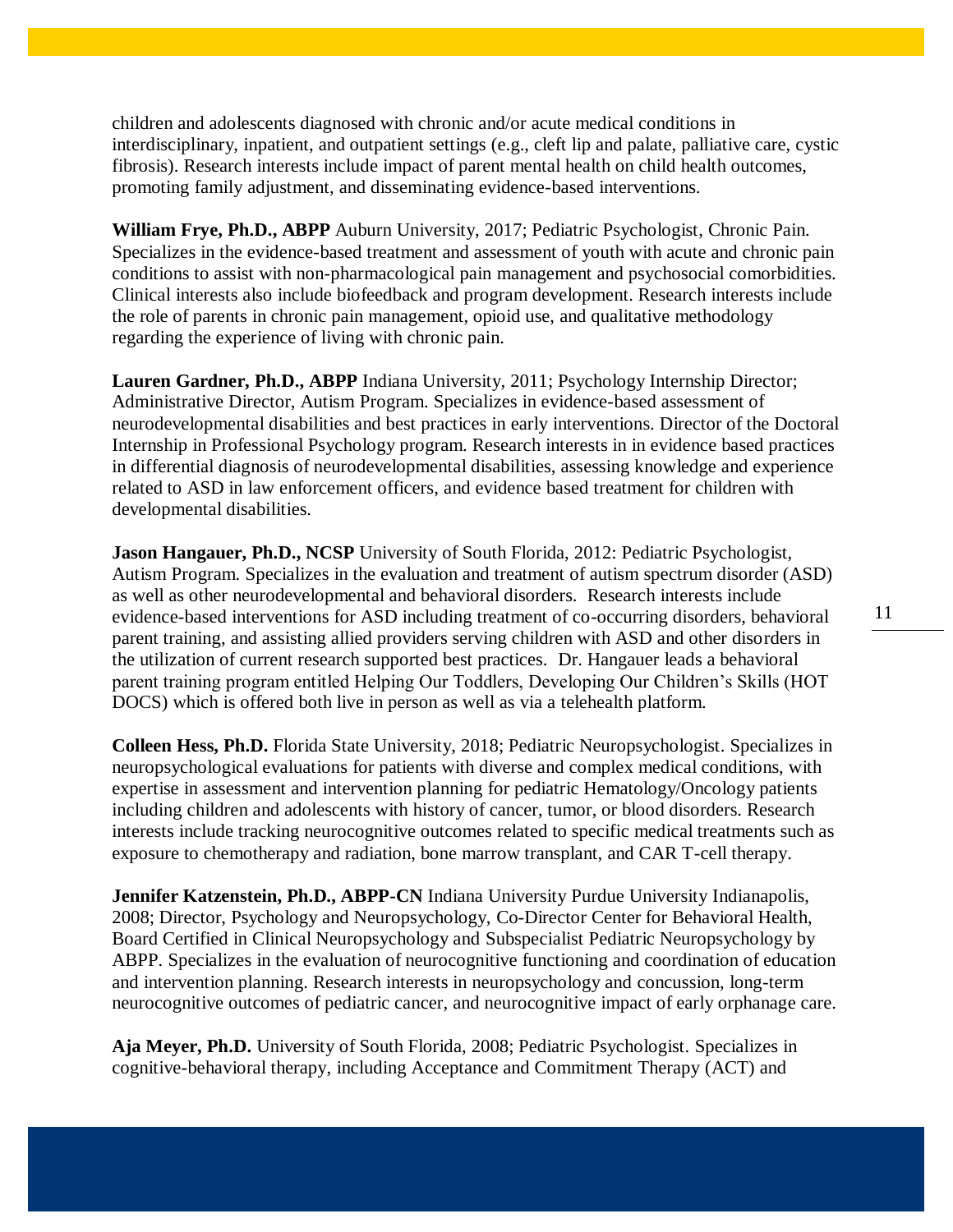Mindfulness-Based Cognitive Therapy. Research interests in the efficacy of Acceptance and Commitment Therapy for adolescents with anxiety and mood disorders.

**Danielle Ransom, Psy.D., ABPP-CN** Virginia Consortium Program in Clinical Psychology, 2012; Board Certified in Clinical Neuropsychology by ABPP. Specializes in the assessment of neuropsychological functioning and intervention planning across a range of medical and neurologic conditions, with expertise in interdisciplinary management of sport-related concussion and mild traumatic brain injury. Research interests include return to school models and application of evidence-based assessment in predicting adverse outcomes during brain injury recovery.

**Jonathan Poquiz, Ph.D.** University of Kansas, 2019; Pediatric Psychologist, Gender Affirming Care. Specializes in outpatient and interdisciplinary care for transgender and gender diverse youth, as well as for youth with differences in sex development/intersex diagnoses. Research interests are centered on populations of transgender and gender diverse youth and include identifying and understanding the role of minority stress in psychopathology, addressing health disparities and health equity, promoting resilience, and adapting evidence-based practices to meet the unique needs of transgender and gender diverse youth.

Sarah Stromberg, Ph.D. University of Florida, 2018; Pediatric Psychologist, Eating Disorders. Specializes in evidence-based treatment for patients with eating disorders (anorexia nervosa, bulimia nervosa, avoidant/restrictive food intake disorder, binge eating disorder). Works closely with multidisciplinary eating disorder team and provides evidence-based outpatient care for patients with eating disorders. Research interests include family-based treatment related to disordered eating, over controlled personality styles in relation to eating disorders, and treatment outcomes across different eating disorders.

**Valerie Valle, Psy.D., CMPC** Arizona School of Professional Psychology, 2008; Clinical Psychologist, specializing in sport and performance psychology. Primary duties include providing individual and group therapy, crisis intervention, program development, and consultation services to IMG Academy. Research interests include the efficacy of peer wellness groups for developing resiliency among student-athletes.

## **Financial Support and Benefits**

A stipend of \$31,200 is provided. Health insurance, with a nominal monthly fee, is also provided as a benefit for interns. The health insurance options available to interns include medical, dental, and vision benefits, as well as short-term and long-term disability insurance. Interns receive Paid Time Off (PTO) as accrued by the hospital's policy on PTO accrual. These days are in addition to the Johns Hopkins All Children's Hospital official holidays. PTO is used for personal time, sickness, vacation, conference, and interviews.

Interns are provided with appropriate office space, computer access, private telephone line and administrative support. Access to electronic medical records and Welch Library at Johns Hopkins University provides access to vast catalog of electronic journals. Up-to-date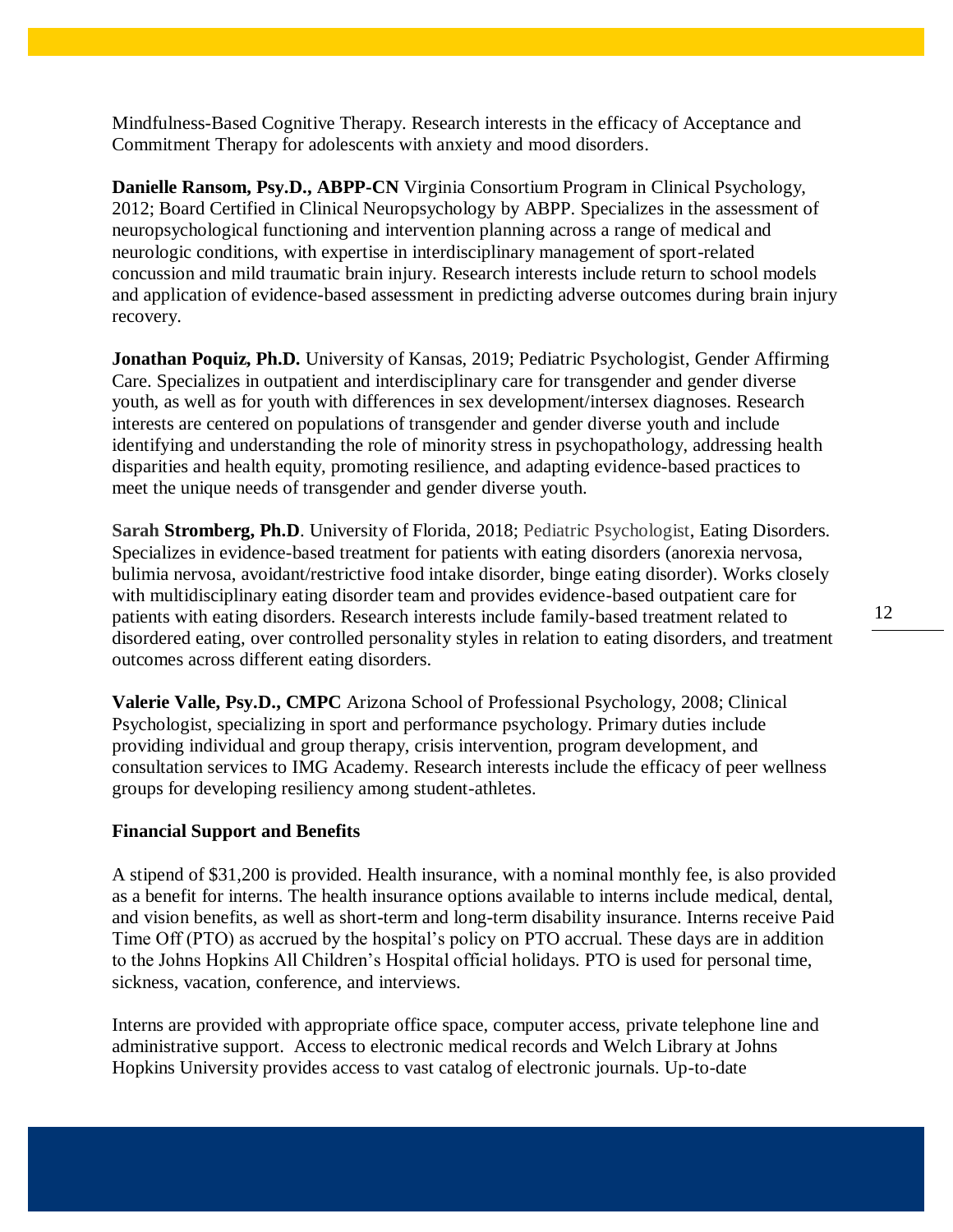immunizations and annual influenza vaccination are required. Availability of an automobile is a necessity.

# **Eligibility**

Applicants should be from APA- or CPA-accredited programs in clinical, school, or counseling psychology. Applicants with strong backgrounds in child clinical or pediatric psychology are preferred. Applicants should have completed at least three years of practicum/field placement in both psychological or neuropsychological assessment as well as intervention; have accumulated a minimum of 300 hours in intervention and a minimum of 300 hours in assessment; and have written at least six integrated testing reports. Applicants should be accepted into doctoral candidacy, and their dissertation proposal must be defended before the start date of the internship training year. Immediately prior to the start of the internship year, a criminal and background check will be completed for each intern. In order to start the internship, the results from the criminal and background check must meet Johns Hopkins All Children's Hospital requirements for working with patients. Applicants who are not U.S. citizens must be eligible for and receive a U.S. visa for the internship year. The internship program abides by Johns Hopkins All Children's Hospital policy as an Equal Opportunity Employer.

# **Starting Date**

The starting date is August 15, 2022\*. Finishing date is August 11, 2023. All faculty members will be on hand to help orient the new trainees and facilitate a smooth transition.

*\*Start date is contingent on new employee onboarding dates which will likely take place August 15, 2022. This will be updated when the dates are released*.

# **Application and Interview Process**

Johns Hopkins All Children's Hospital internship program abides by all APPIC policies regarding application and notification procedures, including APPIC policy that no person in this training facility will solicit, accept, or use any ranking-related information from any intern applicant. All applicants must complete the on-line APPIC Application for Psychology Internship.

**The formal on-line application** must be completed by **November 15** and should include:

- 1. APPIC Application for Psychology Internship (APPI), available at the APPIC website: [http://appic.org.](http://appic.org/)
- 2. Cover letter
- 3. Curriculum Vitae
- 4. Three letters of recommendation. Note: All letters of recommendation must utilize the APPIC standardized reference form
- 5. A de-identified, integrated report of a child or adolescent. *Please delete all identifying information from the report, and upload as supplemental materials.*
- 6. Official transcripts of all graduate coursework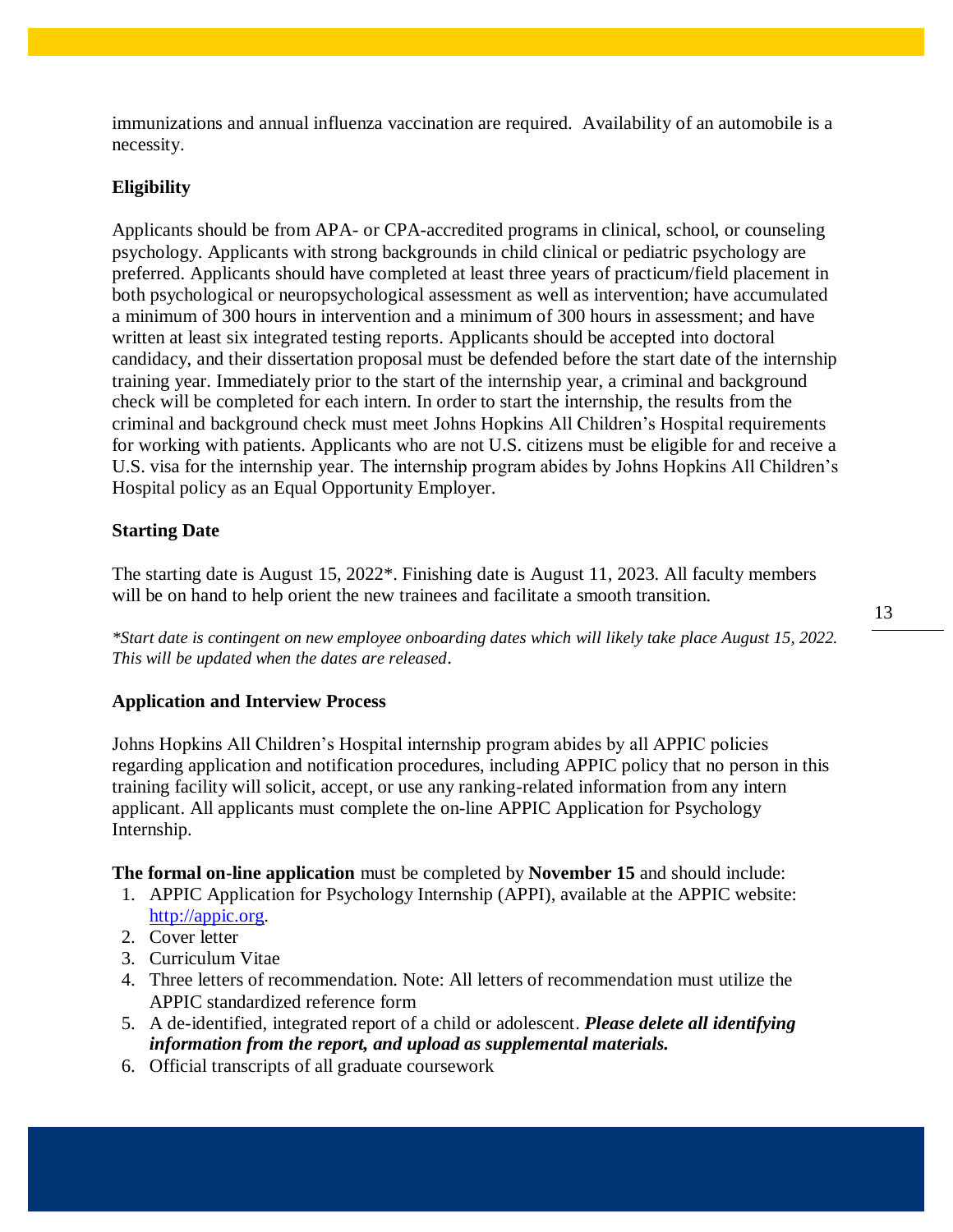The Training Faculty will review each application and indicate whether the applicant should be extended an invitation for an interview. We will notify any applicant no longer being considered as soon as possible. Applicants will be contacted no later than December 15. **Applicants are requested not to contact the training office regarding interviews prior to that date. We will make every effort to inform applicants of their status as early as possible.** Interviewing is a prerequisite for further consideration for the training program. During the day-long virtual, remote or online interview, applicants (a) meet with faculty members in the program, (b) meet with current trainees in the program, and (c) tour the facility and observe the day-to-day activities in the hospital. After all applicants are interviewed, the faculty meet as a group to develop the rank order list. Applicants are ranked according to the faculty's assessment of the candidate's "fit" with the program.

This training program observes the guidelines regarding timing of internship and offers and acceptances adopted by the Association of Psychology Postdoctoral and Internship Centers and the Councils of the University Director of Clinical and Counseling Programs. In applying to this internship facility, applicants are also agreeing to adhere to these guidelines.

This internship site agrees to abide by the APPIC Policy that no person at this training facility will solicit, accept, or use any ranking-related information from any intern applicant prior to Uniform Notification Day.

Cover letters should be addressed to:

Lauren Gardner, PhD, ABPP Psychology Internship Director Johns Hopkins All Children's Hospital Child Development and Rehabilitation Center 880 Sixth Street South Suite 410 Saint Petersburg, FL 33701

Phone: (727)767-7124

Email**:** ach-psychologyintern@jhmi.edu

#### **Location**

Johns Hopkins All Children's Hospital campus is located in Saint Petersburg, Florida. Downtown Saint Petersburg is the heart of the Tampa Bay area. The city, which glimmers between the Gulf of Mexico and Tampa Bay, is known for its warm weather and having the most consecutive days of sunshine. Downtown is home to great shopping, restaurants, and attractions, including the world-renowned Salvador Dali Museum and Chihuly collection. Downtown is thriving, with new restaurants and entertainment venues opening nearly weekly. The cost of living is affordable, and Florida does not have a state income tax.